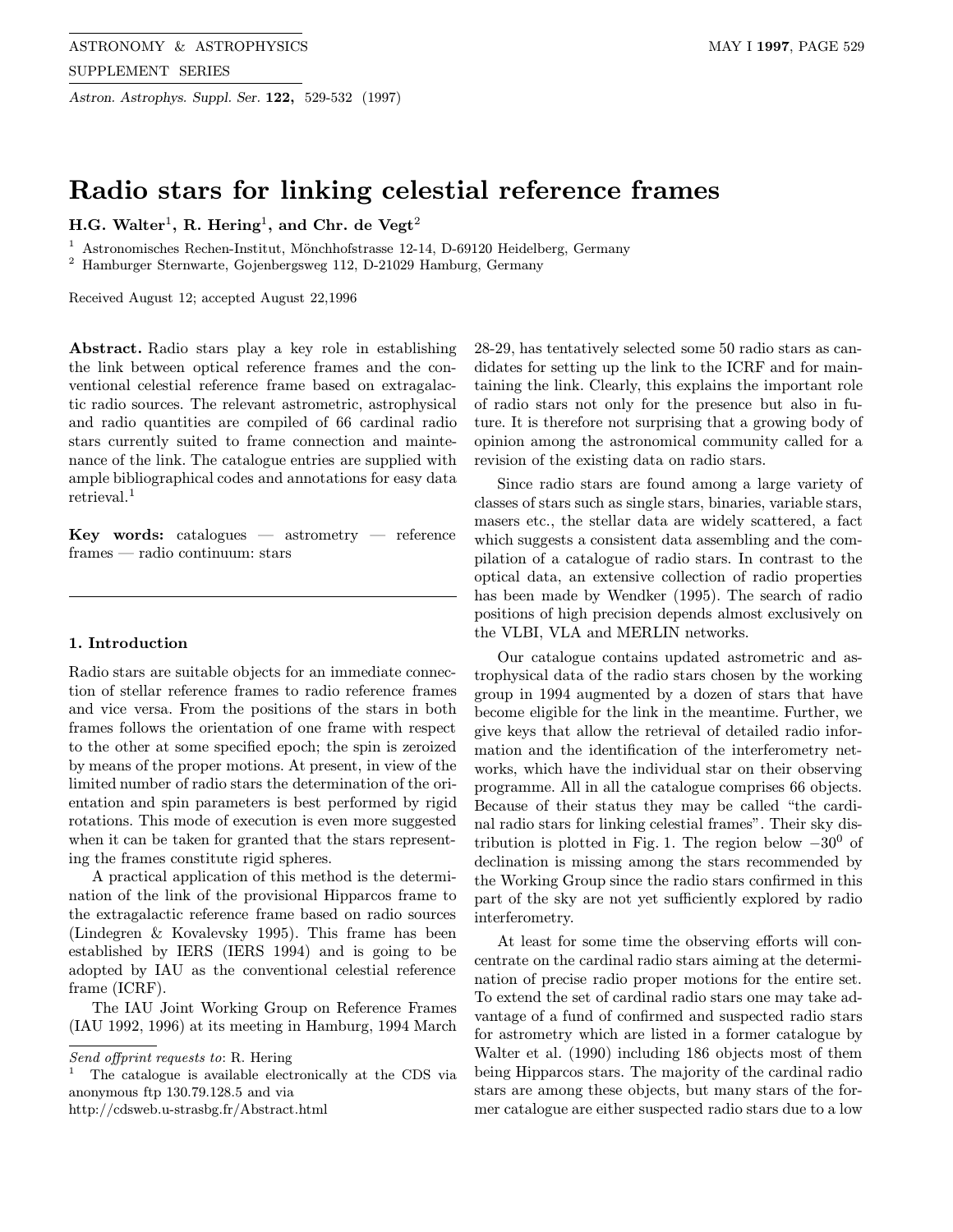flux density or their radio positions are derived from single dish observations thus leaving unresolved radio/optical identification problems.



Fig. 1. Cardinal radio stars for the link of optical reference frames to the extragalactic reference frame. The sky distribution is shown in equatorial coordinates, the dotted line marks the galactic equator. Circles and crosses refer to stars with optical positions and, apart from a few exceptions, with positions from radio interferometry. More specifically, crosses indicate stars with VLBI positions

In Sect. 2 the potential of radio stars for connecting frames is briefly exemplified by the results obtained from preliminary Hipparcos catalogue versions. Section 3 describes the organization of the catalogue which finally follows in the annex.

## 2. Use of radio stars for the Hipparcos link

A preliminary link of the Hipparcos frame to the 3 axes of the ICRF has been established by means of 7 stars whose positions and proper motions are known from VLBI observations on the one hand and from the reduction of the 30-months Hipparcos data by the FAST consortium on the other (Kovalevsky et al. 1995). According to Lestrade et al. (1995), the rotation angles of frame orientation at epoch 1991.25 are in units of 1 milliarcsecond (mas)

 $A_1 = -26.9 \pm 0.5, A_2 = -12.6 \pm 0.6, A_3 = 23.0 \pm 0.5,$ 

and the rotation rates giving the relative spin are in units of 1 mas/yr

$$
\dot{A}_1 = 0.6 \pm 0.5, \dot{A}_2 = 0.1 \pm 0.5, \dot{A}_3 = 1.4 \pm 0.4.
$$

On the analogy of VLBI we undertook a pilot study using 10 stars with VLA positions (Florkowski et al. 1985) and Hipparcos positions from 37 months of data of the FAST consortium (Lindegren & Kovalevsky 1995). The 10 VLA link stars were selected by applying a  $2\sigma$  rejection criterion to the post-fit residuals HIP-VLA; their designations are: b Per, HD 50896, KQ Pup, FK Com, HR 5110, β Lyr, BD +43 3571, RT Lac, AR Lac and HD 224085.

Since VLA based radio proper motions were not available, only the position link could be established. Using

Hipparcos proper motions in place of the radio proper motions for unavoidable epoch transformations, the following rotation angles of the frame orientation in units of mas at epoch 1992.0 were obtained:

$$
A_1 = -13.6 \pm 11.2, A_2 = -22.4 \pm 11.6, A_3 = 13.7 \pm 11.7.
$$

Note that the quoted rotation angles and precisions result from pilot studies on the Hipparcos link and are presented here to illustrate the capability of VLA observations. The official link of the Hipparcos frame to the extragalactic frame will be provided by ESA.

Due to the lower precision of the VLA positions, i.e. 30 mas as compared with roughly 1 mas for VLBI, it is not surprising that the VLA results on the rotation angles are inferior to VLBI. Nevertheless, the signs and magnitudes of the rotation angles show the same tendency for the VLBI and VLA observations. From extrapolating the VLA results a precision of 5 mas is estimated for the rotation angles when some 50 objects are involved in the leastsquares adjustment process. In the course of the application of the high sensitive VLBA technique (Kellermann & Thompson 1985) an increase of number and positional accuracy of radio stars is expected and, thus, radio stars will continue to play also in future the role of intermediaries in optical and radio astrometry.

## 3. Conception of the catalogue

## 3.1. The catalogue structure

The catalogue is intended to aid all those who engaged in linking of reference frames by means of radio stars, and in the maintenance of the links. Accordingly, it also addresses observers who provide in future observations of stars at optical and radio wavelengths. To this end we structured the catalogue by categories that are divided into three main groups of data: astrometric quantities including double and multiple stars, astrophysical quantities, and ancillary quantities giving references to finding charts, radio maps, radio emission and interferometer networks.

With regard to the star designation we tried to cover a wide range of names to simplify the identification of objects. As far as the other categories are concerned it was our aim to make primarily one single entry that reflects the optimum quantity of this category. Clearly, the choice was not always unambiguous, a fact which led occasionally to several entries. Since only those data appear in the catalogue that are published in the literature and have received a quotation, the term "optimum" should be seen in this context. Especially the astrometric entries suffer from the restriction to quotable data, because many of them are still in the pipeline and their publication is tied to the finalization of the respective projects, such as the Hipparcos data reduction or campaigns of radio interferometry. To enable the conscientious catalogue user of taking avantage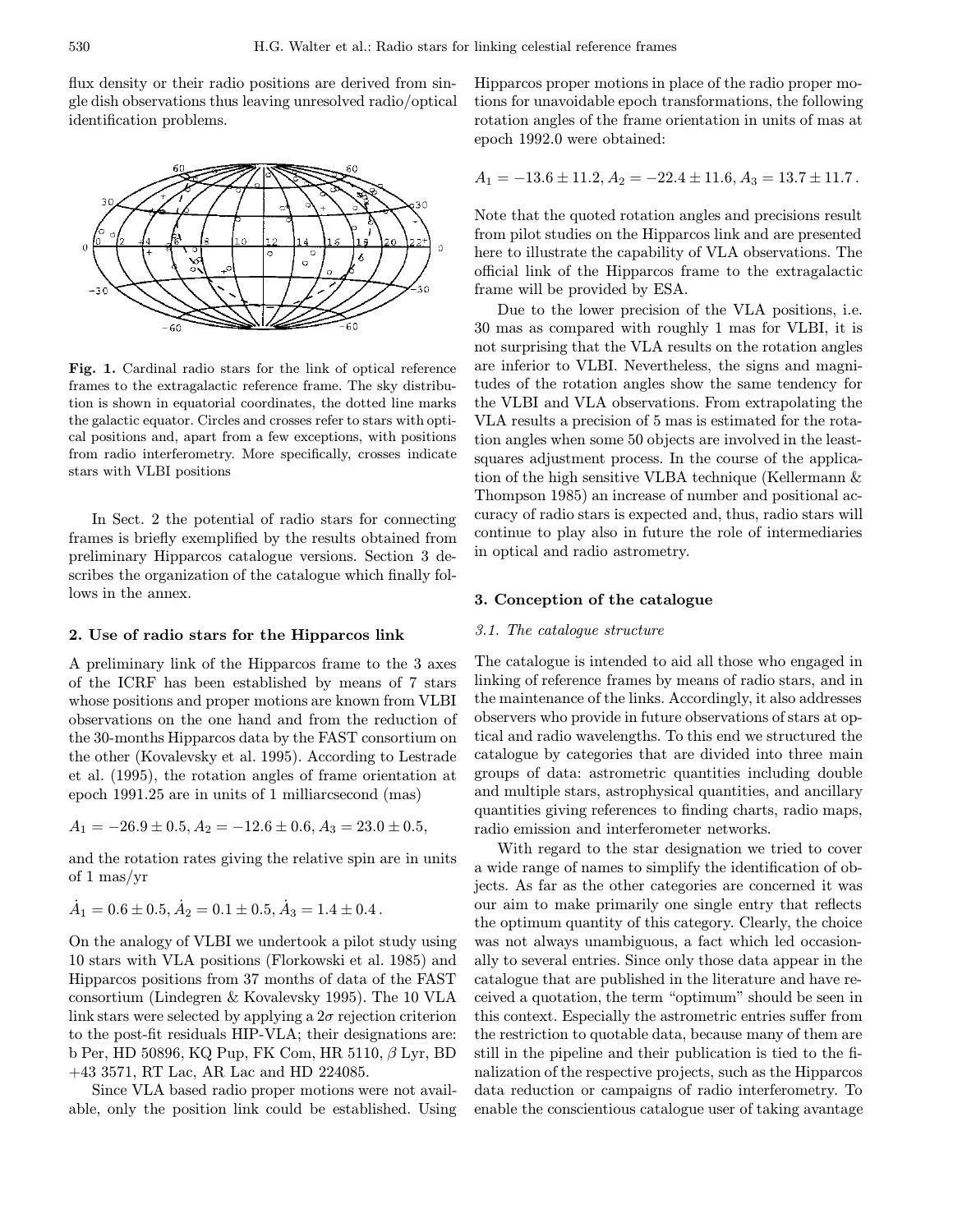of data whose publication is imminent, we have given ample star identifications in the name list, for instance the Hipparcos star number, and references to the interferometer networks dealing with one or other of the stars. Hence, cross-referencing to any sort of data is made easy. In addition, the bibliographical codes associated with each entry facilitate the deepening of data retrieval.

Transformations of positions and proper motions from B1950.0 to J2000.0 were performed along the lines of Aoki et al. (1983) and Schwan (1988). The catalogue is an extract from a comprehensive data base of radio stars maintained at the Astronomisches Rechen-Institut, which in addition keeps on file a machine-readable catalogue version.

#### 3.2. The catalogue formats

Per star a maximum of 18 categories of stellar parameters were entered in the catalogue, each category consisting of one or more records and accompanying references. Throughout the catalogue a uniform system of units was applied. The detailed definition of the categories and adopted units will be found in the catalogue header.

Category 1: Star designations are listed in 3 columns of 20 characters each per entry. If available, the following six designations are arranged in hierarchical order: (1) A 4-digit working number precedes the customary designations to permit easy cross-referencing to the reservoir of radio stars by Walter et al. (1990), (2) Durchmusterungsnumber (BD, CoD, CPD), (3) HD number, (4) PPM number, (5) Hipparcos Input Catalogue number (HIC), (6) variable star designation; (7) and so on reserved for other designations in alphabetical order.

Category 2: Optical position: Right ascension (RA) and standard deviation, declination (Dec) and standard deviation, referred to J2000.0 at observation epoch; observation epochs in RA and Dec; the reference system of positions (usually the FK5 system). Normally the parallax effect is removed from the coordinates. For certainty, consultation of the reference is suggested.

Category 3: Radio positions: RA and standard deviation, Dec and standard deviation, referred to J2000.0 at observation epoch; observation epochs in RA and Dec; the reference system of the calibrators. Concerning the parallax effect see Category 2.

Category 4: Optical proper motions in RA and Dec referred to J2000.0; the reference system of proper motions (usually the FK5 system).

Category 5: Radio proper motions in RA and Dec referred to J2000.0; the reference system of the calibrators.

Category 6: Optical parallax.

Category 7: Radio parallax.

Category 8: Radial velocities.

Category 9: Apparent magnitude of the star and the respective photometric system (U, B, V, R, P, H (Hipparcos), K (Kukarkin)). For variable stars normally maximum and minimum values of magnitude, and the period are quoted. For double and multiple systems, occasionally, the integrated magnitude is given supplemented by the magnitudes of the components.

Category 10: Type of variability.

Category 11: Spectral type and luminosity class of star or system. If available, the respective quantities of the components are listed too.

Category 12: Optical structure.

Category 13: Properties of double stars: Type of binary or multiple system, number of components, separation of components, position angles, magnitudes.

Category 14: Guide to finding charts.

Category 15: Guide to radio maps.

Category 16: Guide to radio emission.

Category 17: Observation priority, membership to observing programmes.

Category 18: Miscellaneous (X-ray source, emission line star, star association, etc.).

Whenever a category is void it has been omitted from the records of the respective star.

The bibliographical codes accompanying the entries are compiled at the end of the catalogue under the heading "References". The list of references is arranged both in order of ascending bibliographical codes and in alphabetical order of the authors' names.

## 3.3. The catalogue data

For exemplification we present in Table 1 the sample of the entries of star  $1028 = BD+280532 = HD 21242 =$ PPM  $92507 = HIC$  16042. The catalogue as a whole is available at the CDS.

#### 4. Conclusions

In this catalogue the stellar data and keys to data retrieval are supplied of the presently 66 cardinal radio stars that have the potential of connecting optical and radio celestial reference frames. The catalogue is thought to be an aid of studies on linking frames, and of repeated observations of the radio stars of this core in view of the maintenance of the link. A survey of supplementary radio star candidates is urged for enlarging the core in order to obtain better uniformity of the spatial distribution, the distribution of spectral types and apparent magnitudes. More diversification of the types of radio stars will diminish the risk of biases.